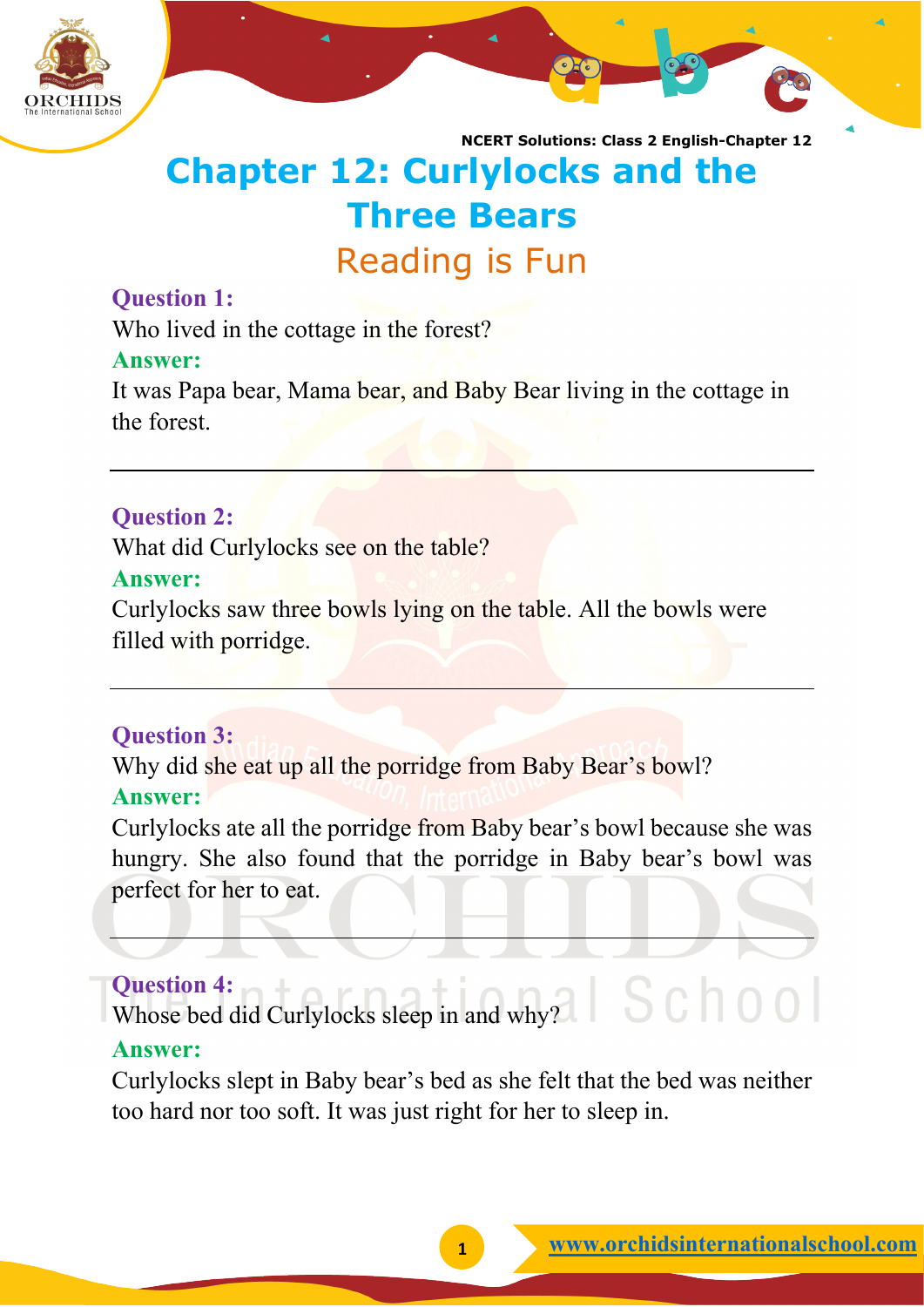

## Let's Talk

## **Question 1:**

Have you ever seen a forest? What did you see there? **Answer:**

Yes, I have seen a forest. I saw many big trees and insects in the forest. (Note: You can write your own answers.)

## **Question 2:**

There is a plate of sweets lying on the table. You want to eat some sweets. What will you do?

## **Answer:**

I will take a few sweets from the plate and eat them.

(Note: You can write your own answers.)

## **Question 3:**

Name a few things that you eat from a bowl. What do you call a bowl in your language?

## **Answer:**

A few things that I can eat from a bowl are fruits, noodles, sweets, etc. (Note: You can write your own answers.)

# Let's Act

## **Question 1:**

Pretend that you are Curlylocks. Tell your friends what happened to you when you went into the Bears' cottage. You can say the story first in your own language and then in English. Begin like this– I am Curlylocks. I have curly hair. One day I…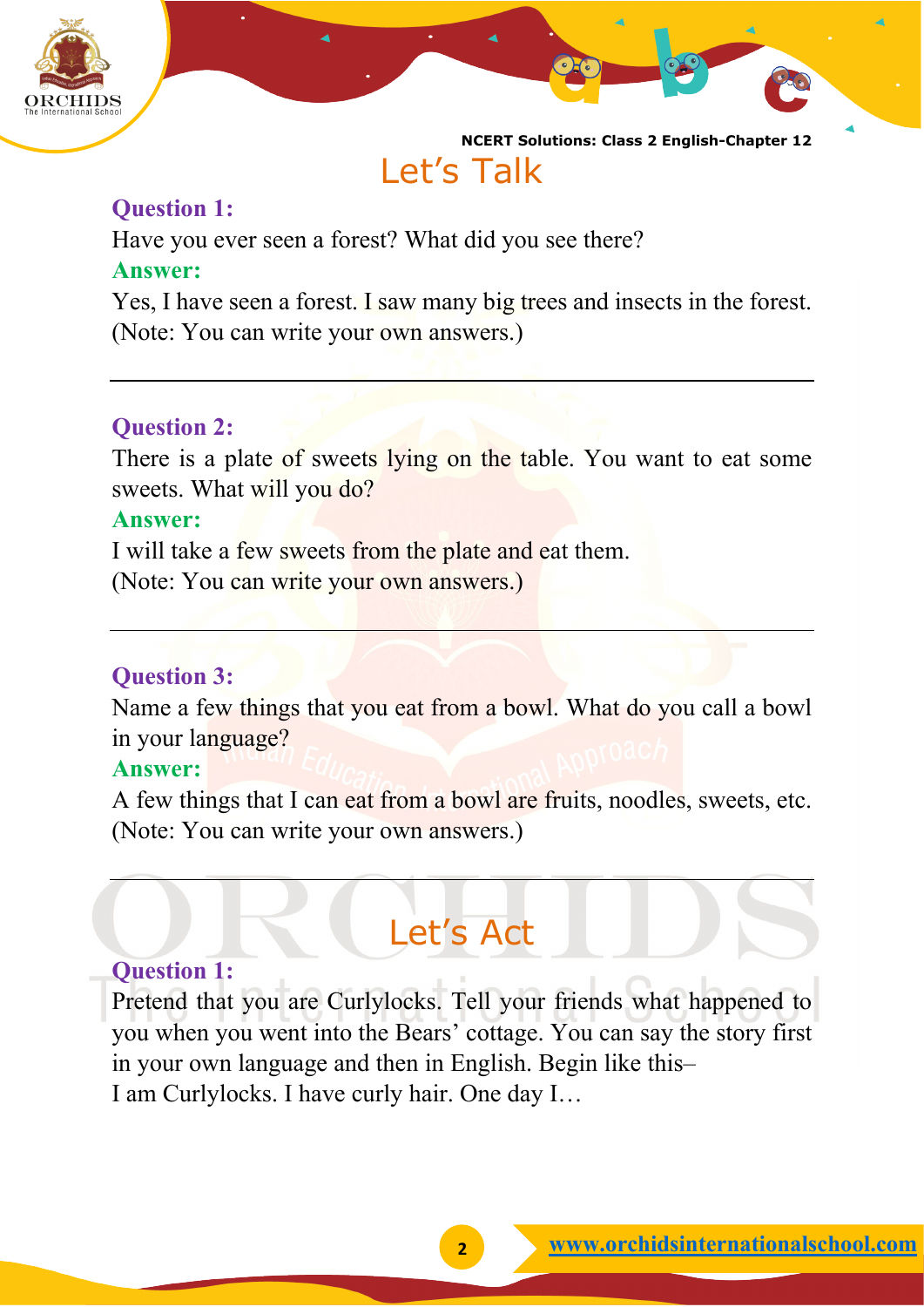

## **Answer:**

I am Curlylocks. I have curly hair. One day, I was passing through the forest. In the meantime, I saw a small cottage. I was excited to know who lived inside the cottage. The cottage belonged to the Bear family. I went inside and found there was nobody at home.

I saw a table that had three bowls full of porridge. The big bowl was for Papa Bear, the middle-sized bowl was for Mama Bear, and the small bowl was for Baby Bear. Since I was hungry, I wanted to eat them, but the big bowl was too hot, and the middle-sized bowl was too cold. I checked the Baby Bear's bowl and found it was perfect, and started eating. I went to the bedroom and saw three beds. The big bed for Papa Bear was too hard, the middle size bed for Mama Bear was too soft, but the tiny bed for Baby Bear was perfect. I fell asleep on the small bed.

After sometime, the family arrived home. When they saw that the bowls were empty, they became angry. Then they came to the bedroom and were shocked to see me sleeping on Baby Bear's bed. When I saw the three bears in the room, I ran away from the house as fast as I could. (Note: You can write your own answers.)



Bring pictures of your family members.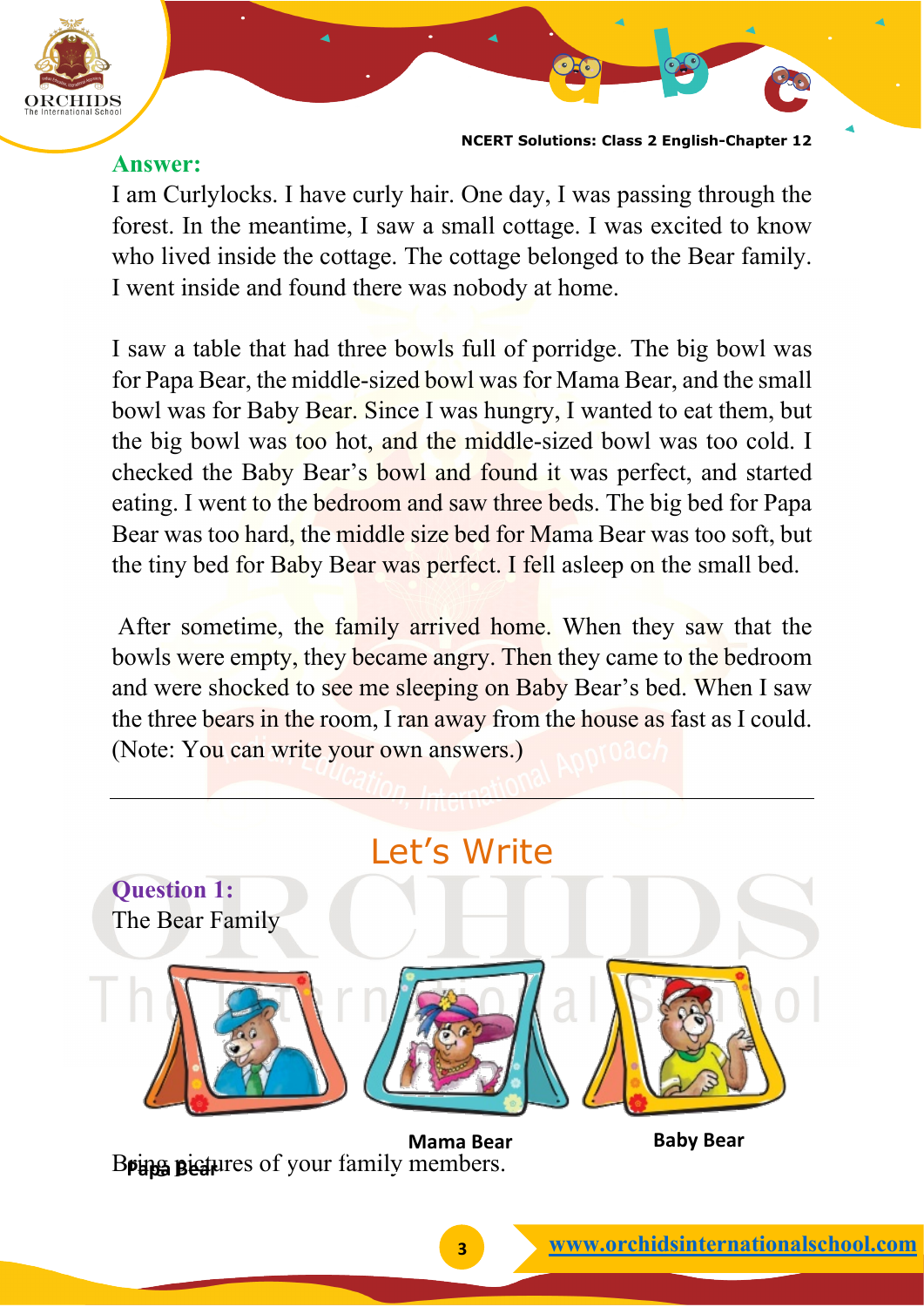

- Take some chart paper.
- Write on it-My family.
- Stick pictures of your family members and write their names. Use Mr. and Mrs. for elder people.
- Write- This is me.
- Stick your pictures under it and write your name.

(Note: You can attempt this section on your own.)

\_\_\_\_\_\_ \_\_\_\_\_\_\_ \_\_\_\_\_\_\_ \_\_\_\_\_\_\_ \_\_\_\_\_\_\_

 $\mathbb{Z}$  ,  $\mathbb{Z}$  ,  $\mathbb{Z}$  ,  $\mathbb{Z}$  ,  $\mathbb{Z}$  ,  $\mathbb{Z}$ 

## **Question 2:**

The word *curly* and *hungry* tells us about Curlylocks. Can you find some more words which describe The Bears? Now form them into sentences of your own.

## **Answer:**

| <u>Big:</u>                                                  | I have a big dog in my home.                           |
|--------------------------------------------------------------|--------------------------------------------------------|
| Baby:                                                        | I have a baby sister at home.                          |
| Black:                                                       | I bought a black frock from the market today.          |
|                                                              | Gruff voice: Mr. John spoke to me in a gruff voice.    |
| Angry:                                                       | The teacher was very angry for not doing the homework. |
| Tiny voice: The child spoke in a tiny voice, "May I come in, |                                                        |
|                                                              | Teacher?"                                              |

## **Question 3:** Question 3: nternational School

 $\overline{\phantom{a}}$  , and the set of the set of the set of the set of the set of the set of the set of the set of the set of the set of the set of the set of the set of the set of the set of the set of the set of the set of the s

\_\_\_\_\_\_\_\_\_\_\_\_\_\_\_\_\_\_\_\_\_\_\_\_

 $\overline{\phantom{a}}$  , and the set of the set of the set of the set of the set of the set of the set of the set of the set of the set of the set of the set of the set of the set of the set of the set of the set of the set of the s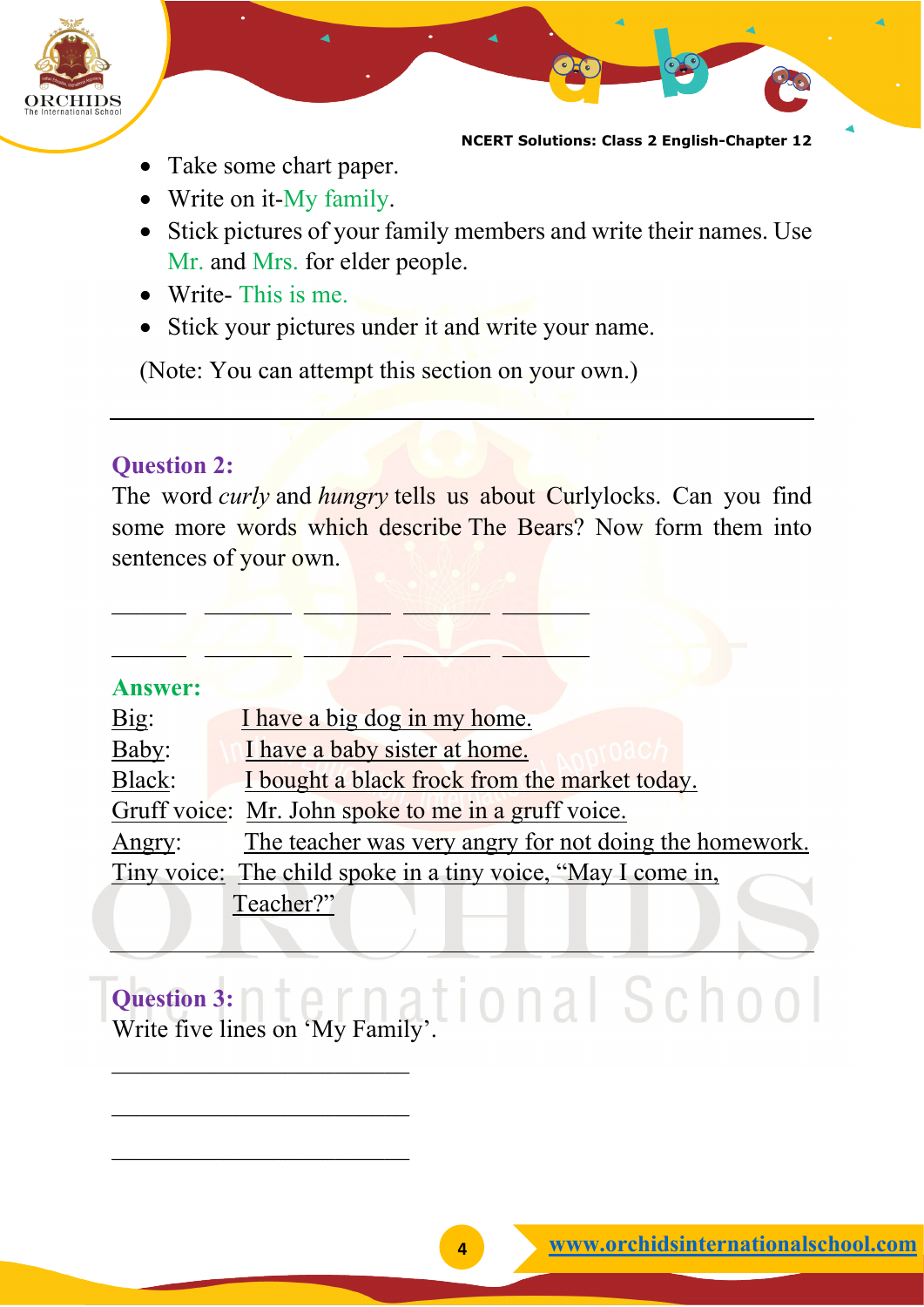

### **Answer:**

 $\overline{\phantom{a}}$  , and the set of the set of the set of the set of the set of the set of the set of the set of the set of the set of the set of the set of the set of the set of the set of the set of the set of the set of the s

\_\_\_\_\_\_\_\_\_\_\_\_\_\_\_\_\_\_\_\_\_\_\_\_

There are six members in my family. Both my parents go to office every day. My sister is two years younger than me. I have a brother who is older than me. I love my family very much. My grandparents also live with us in the same house. (Note: You can write your own answers.)

# Let's Listen and Enjoy

## **Question 1:**

A sailor went to *sea, sea, sea.* To see what he could *see, see, see.* But all that he could *see, see, see*, Was the bottom of the deep blue *sea, sea, sea.* Make sentences with *sea* and *see, tail* and *tale*.

## **Answer:**

- 1. Sea: There is a big ship in the middle of the sea.
- 2. See: I can see the birds flying up in the sky.
- 3. Tail: My dog has a black tail.
- 4. Tale: My grandmother always reads a fairy tale to me, and my sister at night.

## **Question 2:**

The Bear family went for a walk before dinner. Somebody came in. Look at what they did!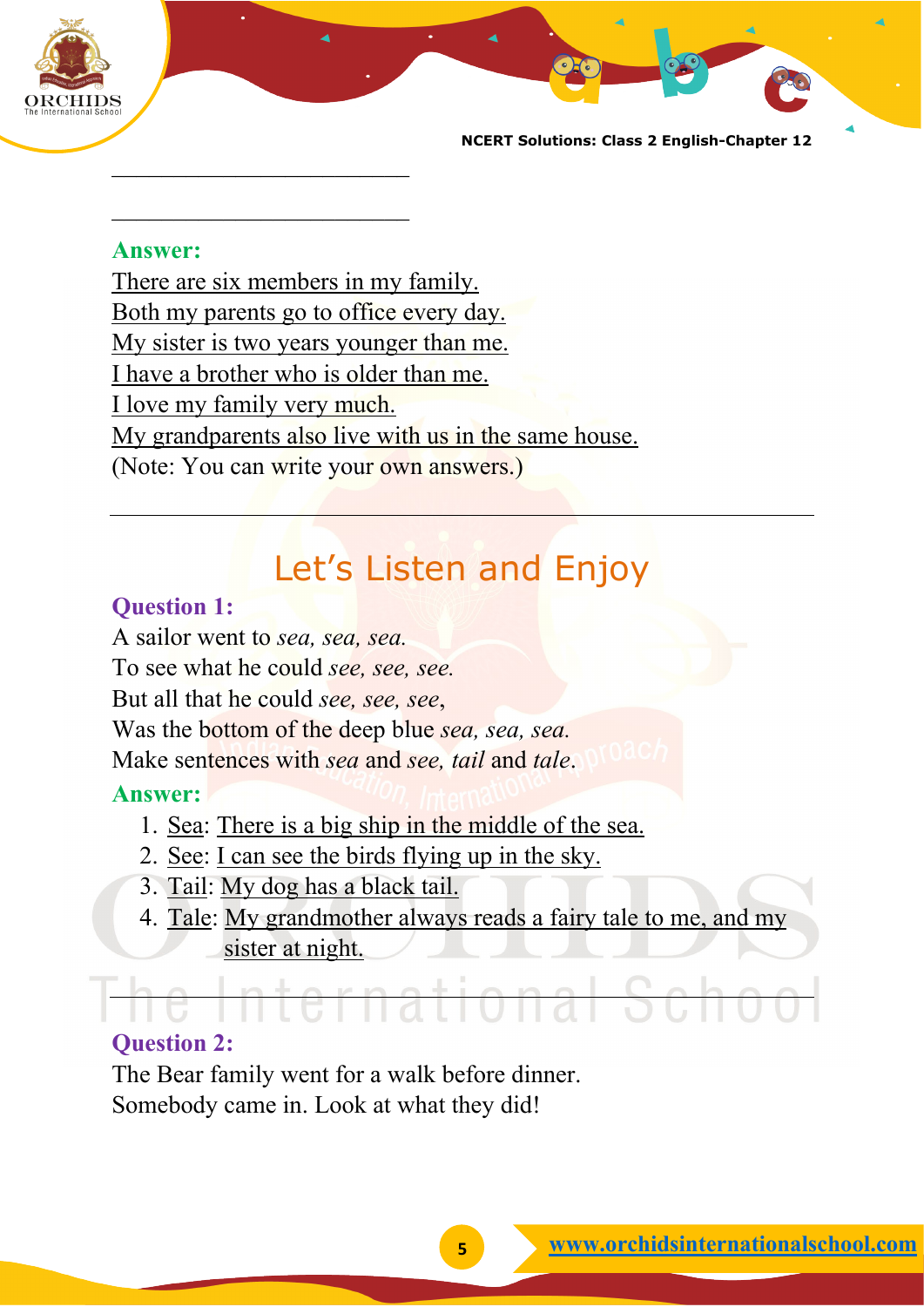



## **Answer:**

There is a ball on Papa Bear's plate. There are flowers on Mama Bear's plate. There is a shoe in the jar filled with water. Papa Bear's tie is tied to the curtain. There is a pot with a plant kept under the chair. Someone let the rat and cat inside the house. (Note: You are asked to observe what went wrong in it.)

## **Question 3:**

Write about all the things kept in the wrong places. A ball Papa Bear's plate. A flower Mama Bear's plate. A plant Baby Bear's chair.

## **Answer:**

A ball on Papa Bear's plate. A flower on Mama Bear's plate. A plant under Baby Bear's chair.